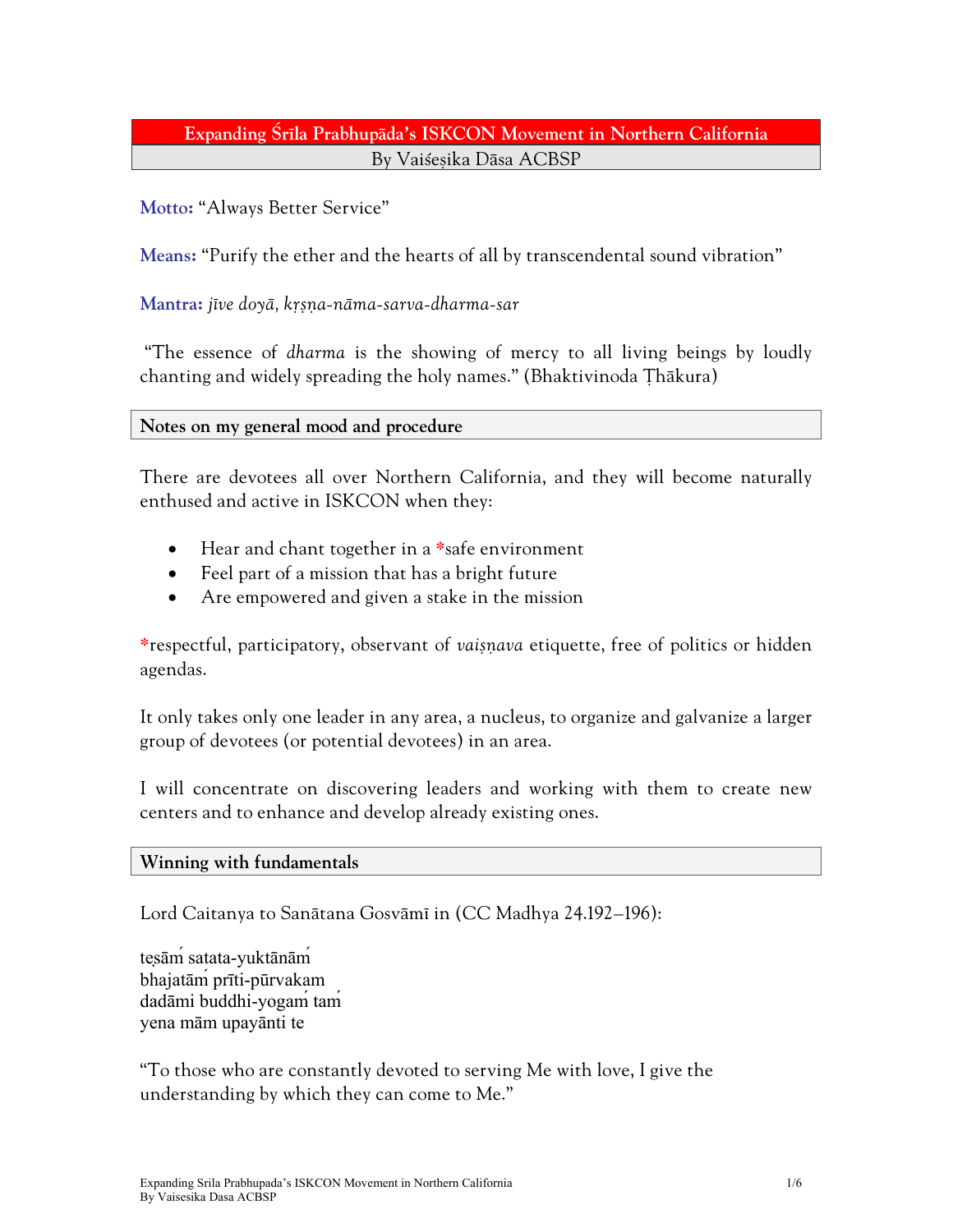sat-sań[ga,](http://caitanyacaritamrta.com/s/sanga) [kr](http://caitanyacaritamrta.com/k/krsna)sna-[sev](http://caitanyacaritamrta.com/s/seva)ā, bhā[gavata,](http://caitanyacaritamrta.com/b/bhagavata) nā[ma](http://caitanyacaritamrta.com/n/nama) [vraje](http://caitanyacaritamrta.com/v/vraje) vā[sa](http://caitanyacaritamrta.com/v/vasa), — [ei](http://caitanyacaritamrta.com/e/ei) [pañca](http://caitanyacaritamrta.com/p/panca) sā[dhana](http://caitanyacaritamrta.com/s/sadhana) [pradh](http://caitanyacaritamrta.com/p/pradhana)āna

"To be elevated to the platform of devotional service, the following five items should be observed: association with devotees, engagement in the service of Lord Krsna, the reading of *Çrémad-Bhägavatam,* the chanting of the holy names, and residence at Vrndāvana or Mathurā."

[ei-](http://caitanyacaritamrta.com/e/ei)[pañca-](http://caitanyacaritamrta.com/p/panca)[madhye](http://caitanyacaritamrta.com/m/madhye) [eka](http://caitanyacaritamrta.com/e/eka) '[svalpa](http://caitanyacaritamrta.com/s/svalpa)' [yadi](http://caitanyacaritamrta.com/y/yadi) [haya](http://caitanyacaritamrta.com/h/haya)  [subuddhi](http://caitanyacaritamrta.com/s/subuddhi) [janera](http://caitanyacaritamrta.com/j/janera) [haya](http://caitanyacaritamrta.com/h/haya) [kr](http://caitanyacaritamrta.com/k/krsna)sna-premodaya

"One's dormant love for Krsna gradually awakens if one is a little advanced in one of these five items, and is intelligent."

durūhādbhuta-vī[rye](http://caitanyacaritamrta.com/v/virye) 'smin ś[raddh](http://caitanyacaritamrta.com/s/sraddha)ā dū[re](http://caitanyacaritamrta.com/d/dure) 'stu [pañcake](http://caitanyacaritamrta.com/p/pancake)  [yatra](http://caitanyacaritamrta.com/y/yatra) [sv-](http://caitanyacaritamrta.com/s/sv)alpo 'pi [sambandhah](http://caitanyacaritamrta.com/s/sambandhah)̣ [sad](http://caitanyacaritamrta.com/s/sad)[-dhiy](http://caitanyacaritamrta.com/d/dhiyam)āḿ[bh](http://caitanyacaritamrta.com/b/bhava)āva-[janmane](http://caitanyacaritamrta.com/j/janmane) 

"The power of these five principles is very wonderful and difficult to understand. Even without faith in them, a person who is offenseless can awaken his dormant love of Krsna simply by being a little connected with them."

[ud](http://caitanyacaritamrta.com/u/udara)āra [mahat](http://caitanyacaritamrta.com/m/mahati)ī y[āń](http://caitanyacaritamrta.com/y/yanra)ra [sarvottam](http://caitanyacaritamrta.com/s/sarvottama)ā [buddhi](http://caitanyacaritamrta.com/b/buddhi)  nā[n](http://caitanyacaritamrta.com/n/nana)ā kā[me](http://caitanyacaritamrta.com/k/kame) [bhaje,](http://caitanyacaritamrta.com/b/bhaje) [tabu](http://caitanyacaritamrta.com/t/tabu) pā[ya](http://caitanyacaritamrta.com/p/paya) [bhakti-](http://caitanyacaritamrta.com/b/bhakti)[siddhi](http://caitanyacaritamrta.com/s/siddhi) 

"If a person is actually **\***liberal and intelligent, he can advance and become perfect in devotional service even if he has material desires and serves the Lord with some motive."

[**\***Liberal: Willing to trust, accommodate, and empower devotees who are at various levels of advancement. Śrīla Prabhupāda was liberal. However, he assessed the atmosphere and accommodated devotees according to their level. And while doing so he was strict about axiomatic principles and core values.]

**Vision** 

The devotees in Northern California consciously engage in and cultivate the six loving exchanges listed by Śrīla Rupa Gosvāmī in Śrī Upadeśāmrta. They feel natural enthusiasm and strength in spiritual life as they hear and chant together in a welcoming environment. Devotees are enthused to render individual, spontaneous, and voluntary service (ISV), feeling enlivened by an atmosphere in which they feel loved, trusted, and empowered. The ISKCON devotees of Northern California are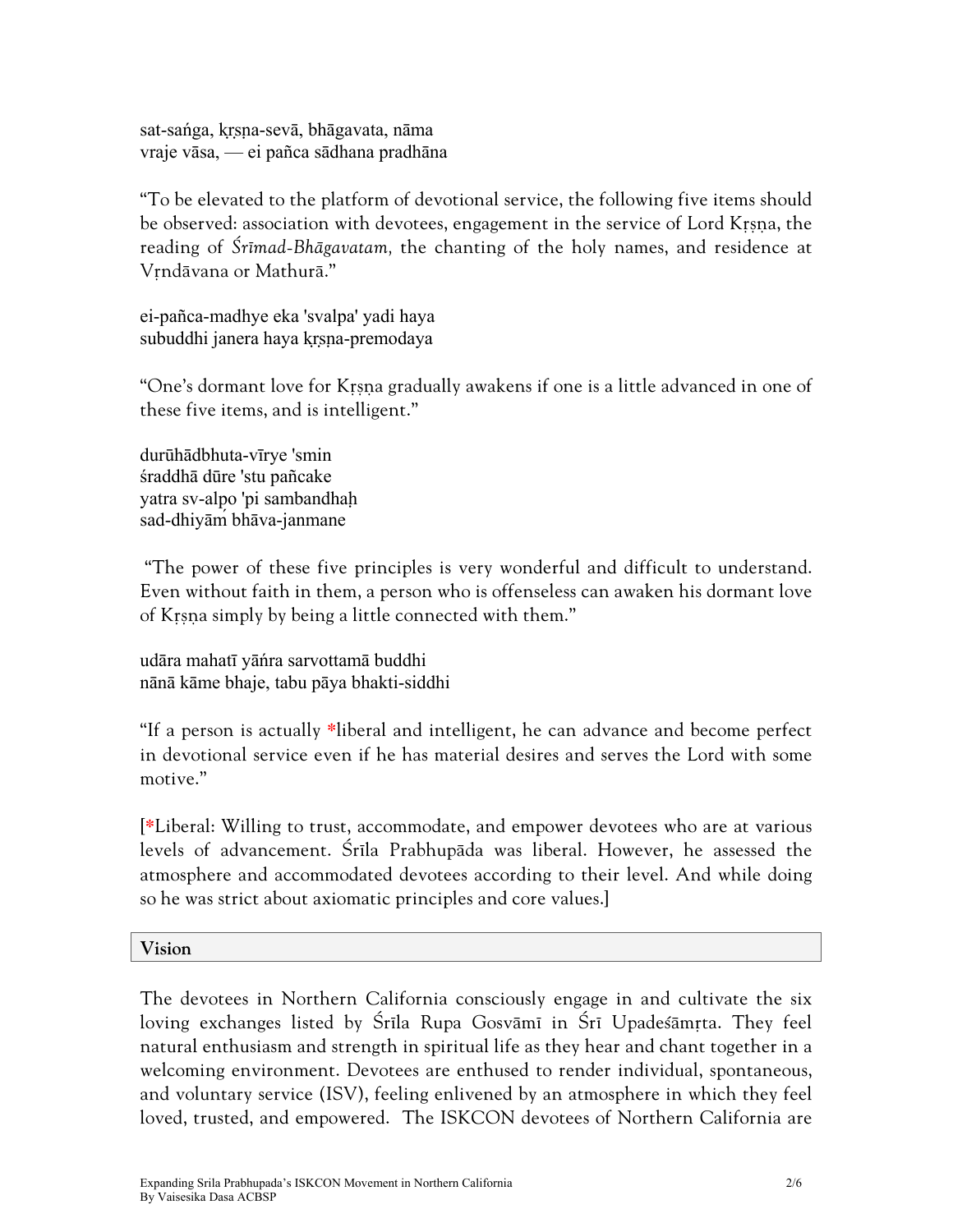noteworthy around the world for their strong sense of community and their appealing outreach programs.

### **Mission**

As the ISKCON Zonal Secretary of Northern California, I make a positive difference in the lives of the devotees by encouraging them to strictly follow the core principles for spiritual advancement: the four regulative principles, the daily chanting of sixteen rounds of japa, the regular reading and discussion of Srila Prabhupäda's books, and the active spreading of the *saìkértana* movement through book distribution, cultural programs, community development, and education.

Furthermore, through goal-setting, prioritizing, planning, and execution, the ISKCON devotees of Northern California become known for their cooperative spirit, progressive service, and high standards of Deity worship, hearing and chanting, *saìkértana,* innovative outreach to the public, and service to the Vaisnavas.

## **Initial Target Areas**

- 1. ISKCON Silicon Valley (ISV)
- 2. ISKCON Berkeley
- 3. San Francisco
- 4. Sacramento
- 5. Modesto
- 6. Visalia/Three Rivers
- 7. Grass Valley
- 8. Anyplace where there is at least one sincere devotee

## **Key Result Areas**

### **1. Saìkértana**

(*samyak*—complete; *kértana*—glorification of the Lord)

[All aspects of our program—Deity worship, temple classes, outreach preaching, as well as all backup services (such as cleaning, cooking, accounting, organizing, and so on)—are considered *saìkértana* in that they are meant to glorify the Lord at all times, in all places, and in all circumstances. As such, mutual respect and affection among all devotees, based upon the spiritual significance of every service and every devotee who performs them is essential to the conducting of Śrīla Prabhupāda's branch of Lord Caitanya's *saìkértana* movement.]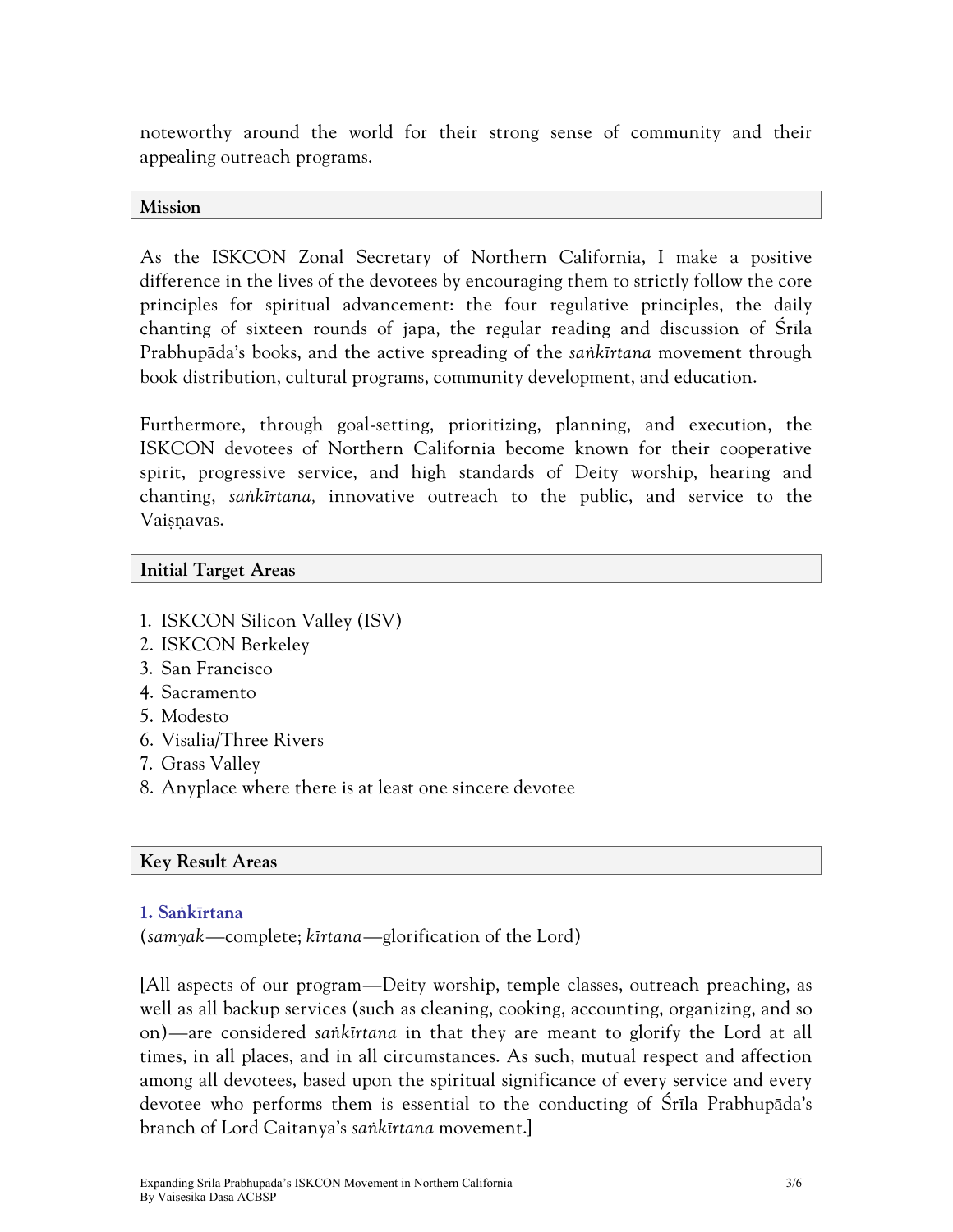- A. Book Distribution
- B. Public Hari Nama performances
- C. Prasädam distribution

## **2. Hearing and Chanting**

- A. Temple Programs
- B. Home Practice
- C. Individual *sädhana*

## **3. Deity Worship**

**4. Temple Atmosphere and Appearance**

#### **Objectives**

### **1. Saìkértana**

- A. Book Distribution
	- a. Lots of people (including "congregation") each doing a little bit
	- b. Massive distribution of books
	- c. Distributors leave everyone with a good impression
	- d. Robust training programs for book distributors
- B. Public Hari Nama Performances
	- a. Appeals to public eye
	- b. Involves lots of devotees
	- c. Innovative venues and presentations
- C. Prasädam Distribution
	- a. Attractive packaging
	- b. Educates public about importance of diet (materially and spiritually)
	- c. Massive

## **2. Hearing and Chanting**

- A. Temple Programs
	- a. All books available for reference in temple room
	- b. Wireless microphones circulate to involve audience
	- c. All talks recorded, packed, and distributed
	- d. Live broadcast of all temple programs
	- e. Pre-announced topics stimulate interest and participation
- B. Home Practice
	- a. Encourage the keeping and reading of to Srila Prabhupada's books at home
	- b. Are hearing and chanting centers for devotees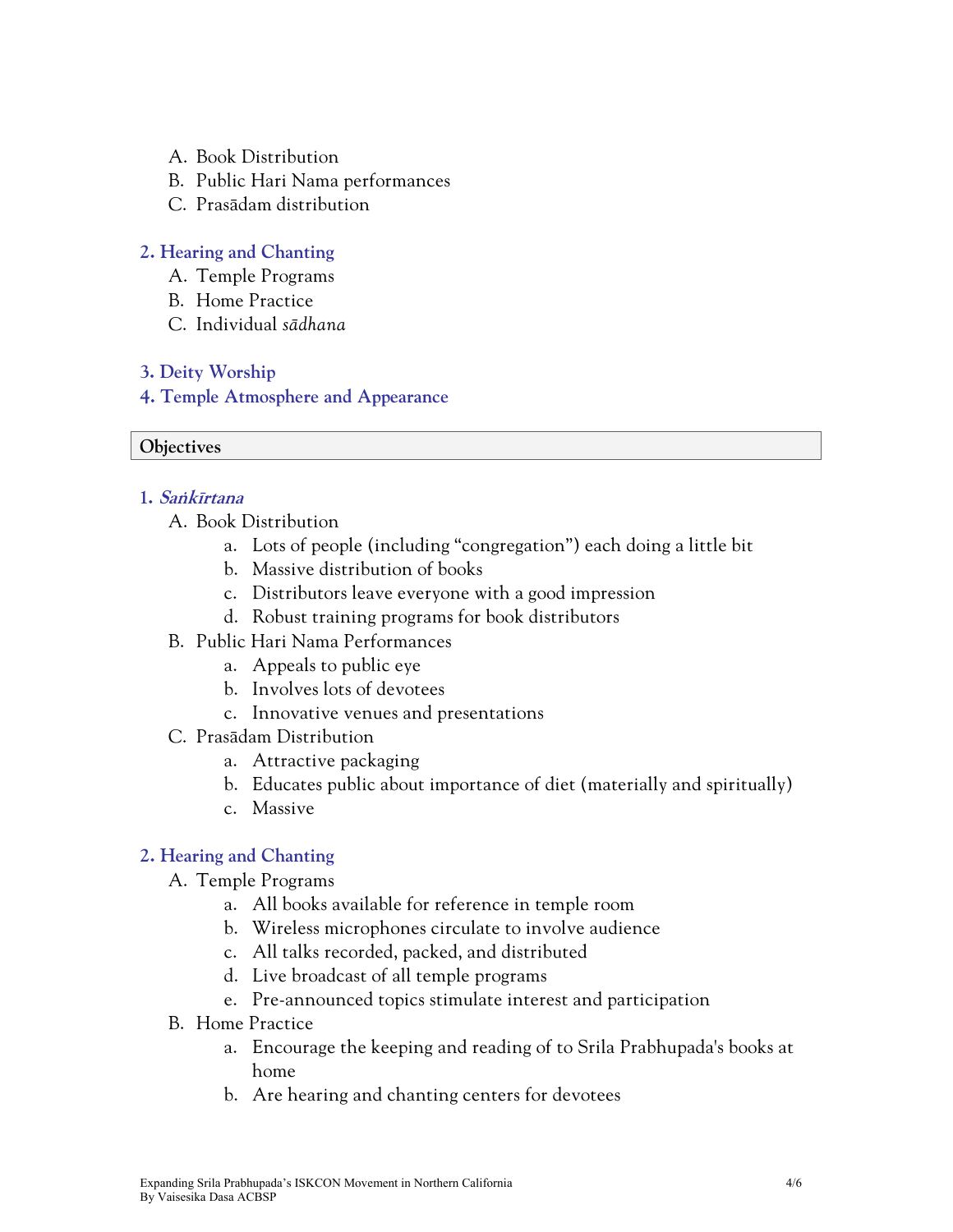## C. Individual *sädhana*

- a. Bhakti *çaçtré*
- b. Seminars
- c. Mentoring
- d. Introductory classes
- e. K.C. 101
- f. Music lessons
- g. Kirtana lessons

## **3. Deity Worship**

- A. Ongoing education for all devotees raises consciousness
- B. Certification system to raise standards

## **4. Temple Atmosphere**

- A. "Vaikuntha clean"
- B. Politics-free
- C. Family atmosphere
- D. Festive
- E. Friendly
- F. Fragrant

## **Smart Goals**

# **By Gaura Purnima 2010 we:**

- 1. Create a database listing each area in Northern California (NorCal) where there is potential for growth.
- 2. Identify (discover) devotee leaders in each area who are eager to improve and expand the mission.
- 3. Create a communication system to keep in touch with each leader and to connect the NorCal leaders.
- 4. Meet with each leader to define, develop, or enhance their area or mission. (I will from now on refer to areas where there is at least one enthusiastic, capable devotee as a "center.")
- 5. Create a priority list for each center.

# **By Bhaktivinoda Thakura's disappearance day 2010:**

- 1. Each leader has a clearly defined local vision and mission.
- 2. Leaders feel part of a greater mission by sharing best practices with other leaders in NC.